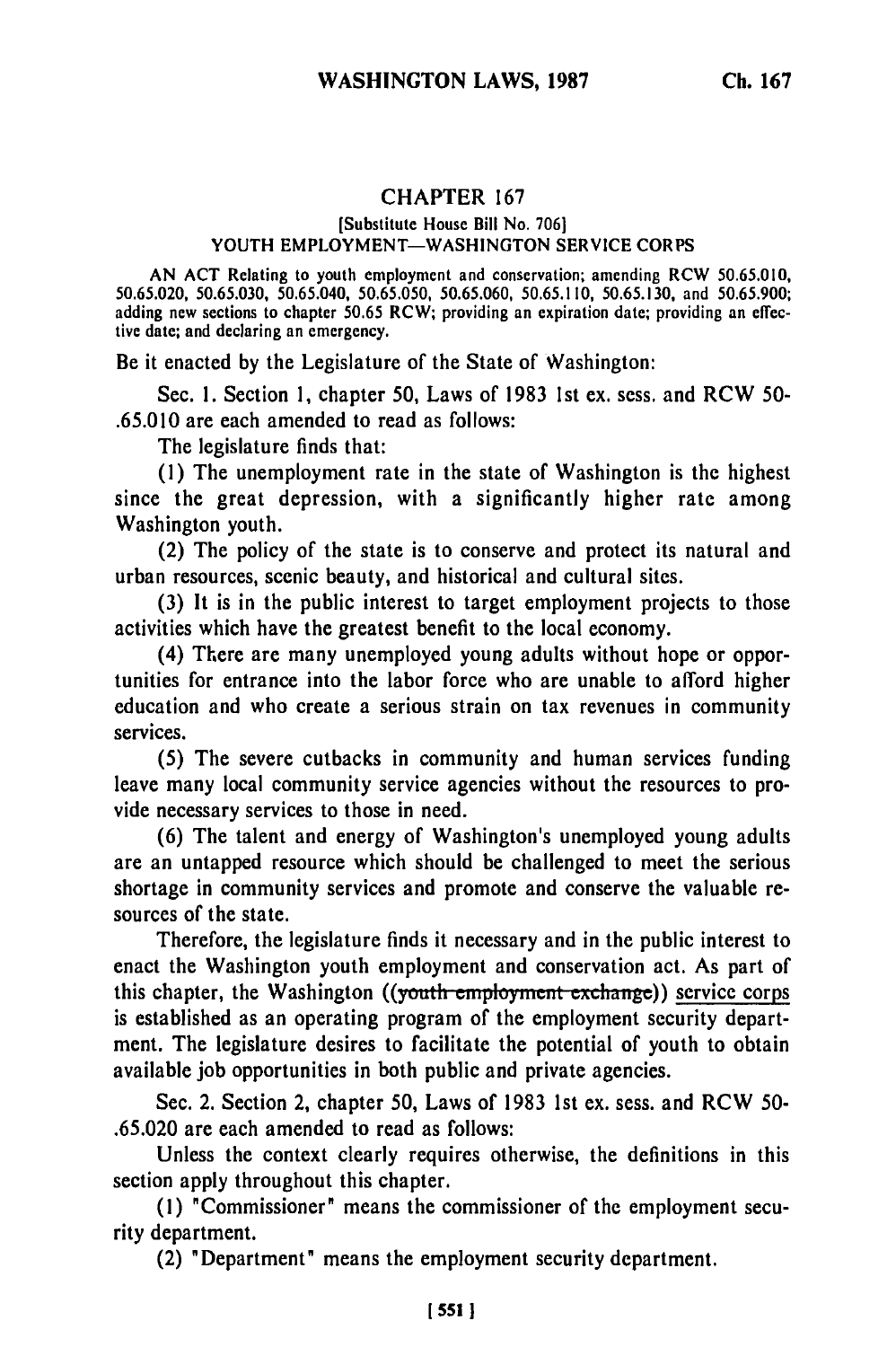**Ch. 167**

forms, completed a work agreement, and who have entered into ((service)) the Washington service corps following the approval of the director of the

supervising agency.<br>(4) **((<sup>#</sup>Exchange<sup>"</sup> means the Washington-youth-employment-ex**change)) "Corps" means the Washington service corps.

(5) "Work agreement" means the written agreement between the department, the enrollee and the supervising agency under this chapter for a period **of** up to eighteen months.

**(6)** "Supervising agencies" means those private or public agencies which develop and implement full-time service projects in which enrollees agree to participate.

**(7)** "Matching funds" means funding that is provided to the employment security department **by** agencies or individuals as financial support for a portion of the stipend or wage and benefits paid to the enrollee.

**(8)** "Financial support" means any thing of value contributed **by** agencies or individuals to the department for a youth employment project which is reasonably calculated to support directly the development and expansion of a particular program under this chapter and which represents an addition to any financial support previously or customarily provided **by** the individual or agency. "Financial support" includes, but is not limited to funds, equipment, facilities, and training.

**(9)** "Director" means the individual who shall serve as the director of the exchange.

Sec. 3. Section 3, chapter **50,** Laws of 1983 1st ex. sess. and RCW 50- .65.030 are each amended to read as follows:

The Washington ((youth employment exchange)) service corps is established within the employment security department. The commissioner shall:

**(1)** Appoint a director for the exchange and other personnel as necessary to carry out the purposes of this chapter;

(2) Coordinate youth employment and training efforts under the department's jurisdiction and cooperate with other agencies or departments providing youth services to ensure that funds appropriated for the purposes of this chapter will not be expended to duplicate existing services, but will increase the services of youth to the state;

**(3)** The employment security department is authorized to place subgrants with other federal, state, and local governmental agencies and private agencies to provide youth employment projects and to increase the numbers of youth employed;

(4) Determine appropriate financial support levels **by** private business, community groups, foundations, public agencies, and individuals which will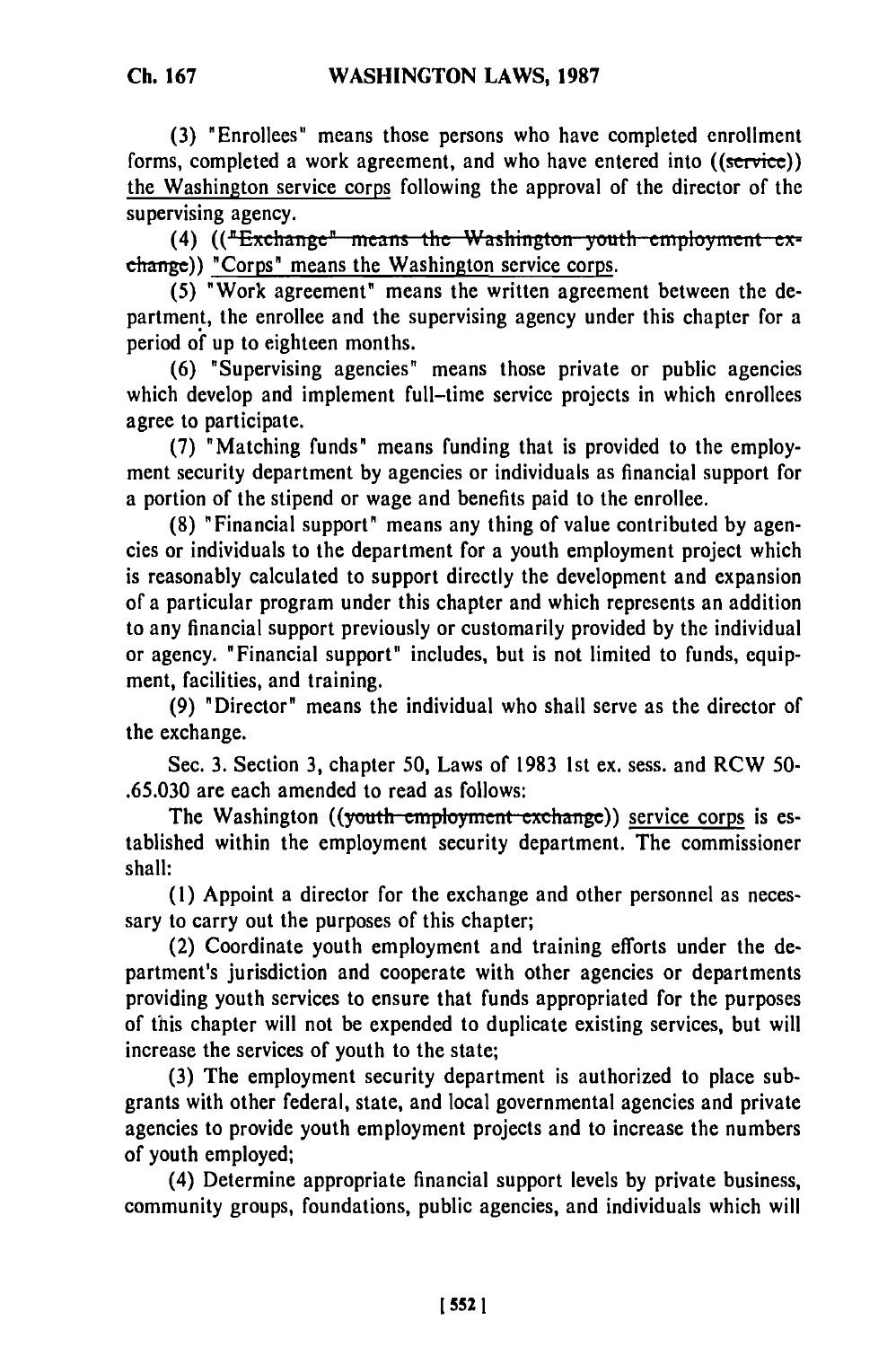provide matching funds for enrollees in service projects under work agreements. The matching funds requirement may be waived for public agencies or reduced for private agencies;

**(5)** Recruit enrollees who are residents of the state unemployed at the time of application and are at least eighteen years of age but have not ((more than twenty-five years of age)) reached their twenty-sixth birthday;

**(6)** Recruit supervising agencies to host the enrollees in full-time service activities which shall not exceed six months' duration, which may be extended for an additional six months **by** mutual consent;

**(7)** Assist supervising agencies in the development of scholarships and matching funds from private and public agencies, individuals, and foundations in order to support a portion of the enrollee's stipend and benefits;

**(8)** Develop general employment guidelines for placement of enrollees in supervising agencies to establish appropriate authority for hiring, firing, grievance procedures, and employment standards which are consistent with state and federal law;

**(9)** Match enrollees with appropriate public agencies and available service projects;

**(10)** Monitor enrollee activities for compliance with this chapter and compliance with work agreements;

**(11)** Assist enrollees in transition to employment upon termination from the programs, including such activities as orientation to the labor market, on-the-job training, and placement in the private sector;

(12) Establish a program for providing incentives to encourage successful completion of terms of enrollment in the service corps and the continuation of educational pursuits. Such incentives shall be in the form of educational assistance;

**(13)** Enter into agreements with the state's community college system and other educational institutions or independent nonprofit agencies to provide special education in basic skills, including reading, writing, and mathematics for those participants who may benefit **by** participation in such classes. Participation is not mandatory but shall be strongly encouraged.

See. 4. Section 4, chapter **50,** Laws of **1983 1st** ex. sess. and RCW **50-** .65.040 are each amended to read as follows:

The commissioner may select and enroll in the Washington ((youth employment exchange)) service corps program any person who is at least eighteen years of age but has not ((more than twenty-five years of age)) reached their twenty-sixth birthday, is a resident of the state, and who is not for medical, legal, or psychological reasons incapable of service. In the selection of enrollees of the ((exchange)) service corps, preference shall be given to youths residing in areas, both urban and rural, in which there exists substantial unemployment above the state average. Efforts shall be made to enroll youths who are economically, socially, physically, or educationally disadvantaged. The commissioner may prescribe such additional standards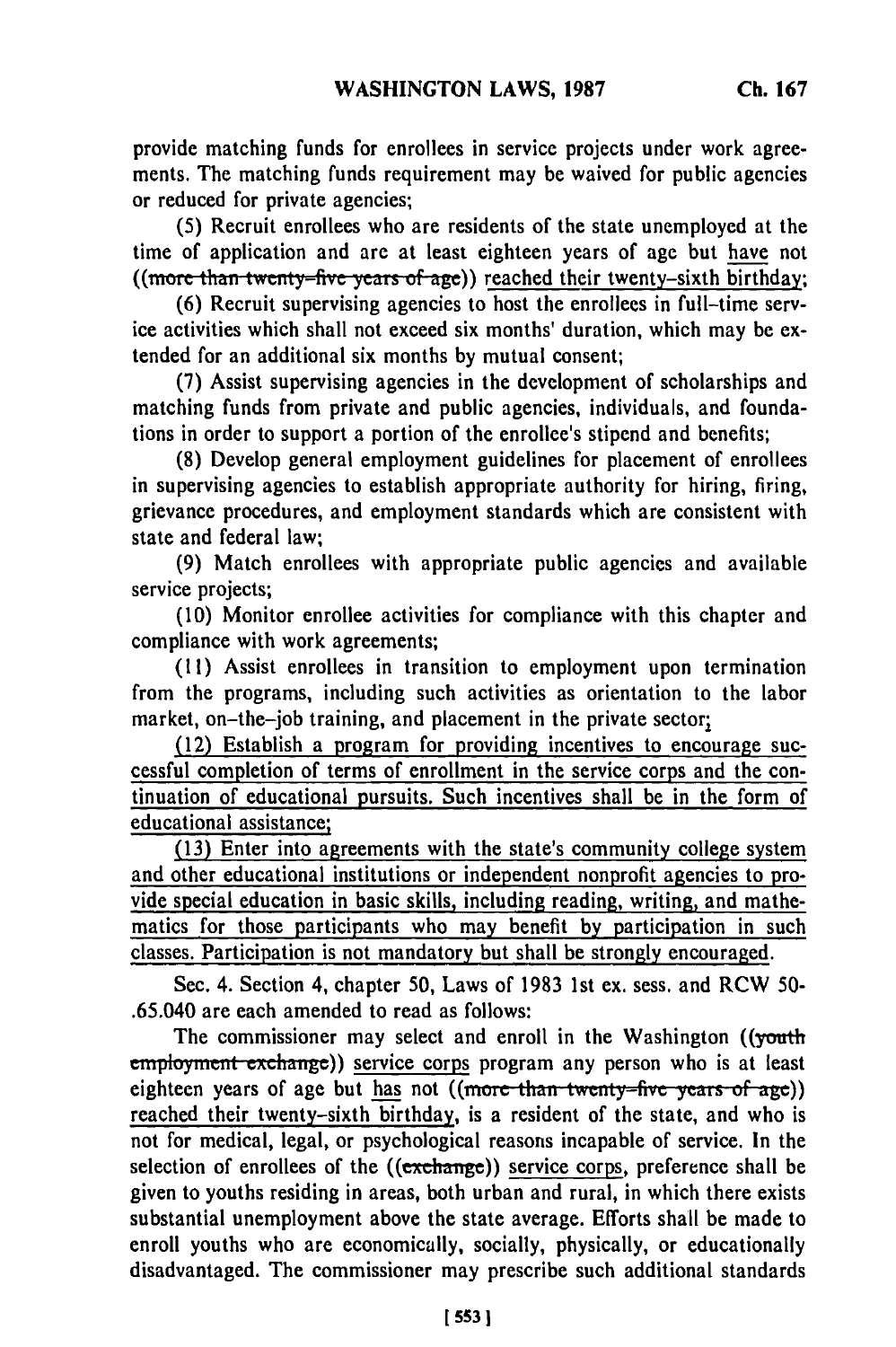and procedures in consultation with supervising agencies as may be necessary in conformance with this chapter.

Sec. 5. Section 5, chapter 50, Laws of 1983 1st ex. sess. and RCW 50- .65.050 are each amended to read as follows:

The commissioner shall use existing local offices of the employment security department or contract with independent, private nonprofit agencies in a local community to establish the ((local youth employment exchange)) Washington service corps program and to insure coverage of the program state-wide. Each local ((youth employment exchange program)) office shall maintain a list of available youth employment opportunities in the jurisdiction covered by the local office and the appropriate forms or work agreements to enable the youths to apply for employment in private or public supervising agencies.

Sec. 6. Section 6, chapter 50, Laws of 1983 1st ex. sess. and RCW 50- .65.060 are each amended to read as follows:

Placements in the Washington ((youth employment exchange)) service corps shall be made in supervising agencies under work agreements as provided under this chapter and shall include those assignments which provide for addressing community needs and conservation problems and will assist the community in economic development efforts. Each work agreement shall:

(1) Demonstrate that the service project is appropriate for the enrollee's interests, skills, and abilities and that the project is designed to meet unmet community needs;

(2) Include a requirement of regular performance evaluation. This shall include clear work performance standards set by the supervising agency and procedures for identifying strengths, recommended improvement areas and conditions for probation or dismissal of the enrollee; and

(3) Include a commitment for partial financial support for the enrollee for a private industry, public agency, community group, or foundation. The commissioner may establish additional standards for the development of placements for enrollees with supervising agencies and assure that the work agreements comply with those standards. This section shall not apply to conservation corps programs established by chapter 43.220 RCW.

Agencies of the state may use the youth employment exchange for the purpose of employing youth qualifying under this chapter.

Sec. 7. Section **11,** chapter **50,** Laws of 1983 1st ex. sess. as amended by section 6, chapter 230, Laws of 1985 and RCW 50.65.110 are each amended to read as follows:

The compensation received shall be considered a training and subsistence allowance. Comprehensive medical insurance, and medical aid shall be paid for the enrollees in the ((youth employment exchange)) service corps by the commissioner in accordance with the standards and limitations of the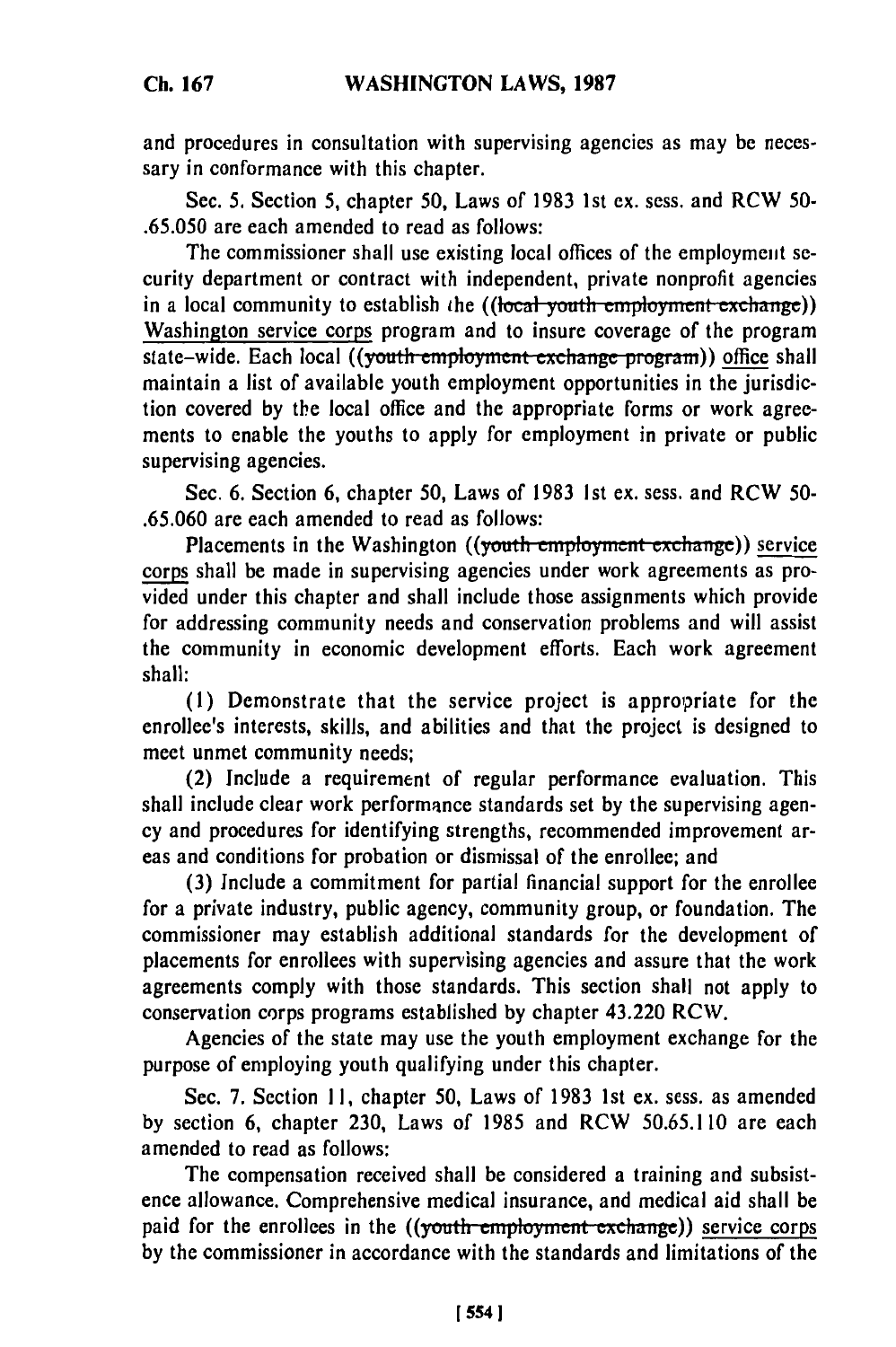appropriation provided for this chapter. The department shall give notice of coverage to the director of labor and industries after enrollment. The department shall not be deemed an employer of an enrollee for any other purpose.

Other provisions of law relating to civil service, hours of work, rate of compensation, sick leave, unemployment compensation, old age health and survivor's insurance, state retirement plans, and vacation leave do not apply to enrollees.

Sec. 8. Section 13, chapter 50, Laws of 1983 1st ex. sess. and RCW 50.65.130 are each amended to read as follows:

In addition to any other power, duty, or function described by law or rule, the employment security department, through the program established under this chapter, may accept federal or private sector funds and grants and implement such programs relating to community services or employment programs and may enter into contracts respecting such funds or grants. The department may also use funds appropriated for the purposes of this chapter as matching funds for federal or private source funds to accomplish the purposes of this chapter. The Washington service corps shall be the sole recipient of federal funds for youth employment and conservation corps programs.

Sec. 9. Section 14, chapter 50, Laws of 1983 1st ex. sess. and RCW 50.65.900 are each amended to read as follows:

This chapter shall expire on July 1, ((1987)) 1993, unless extended by law for an additional fixed period of time.

NEW SECTION. Sec. 10. Sixty percent of the general funds available to the service corps program shall be for enrollees from distressed areas and for projects in distressed areas. A distressed area shall mean:

(1) A county which has an unemployment rate which is twenty percent above the state average for the immediately preceding three years;

(2) A community which has experienced sudden and severe loss of employment; or

(3) An area within a county which area:

(a) Is composed of contiguous census tracts;

(b) Has a minimum population of five thousand persons;

(c) The median household income is at least thirty-five percent below the county's median household income, as determined from data collected for the preceding United States ten-year census; and

(d) Has an unemployment rate which is at least forty percent higher than the county's unemployment rate. For purposes of this definition, "families and unrelated individuals" has the same meaning that is ascribed to that term by the federal department of housing and urban development in its regulations authorizing action grants for economic development and neighborhood revitalization projects.